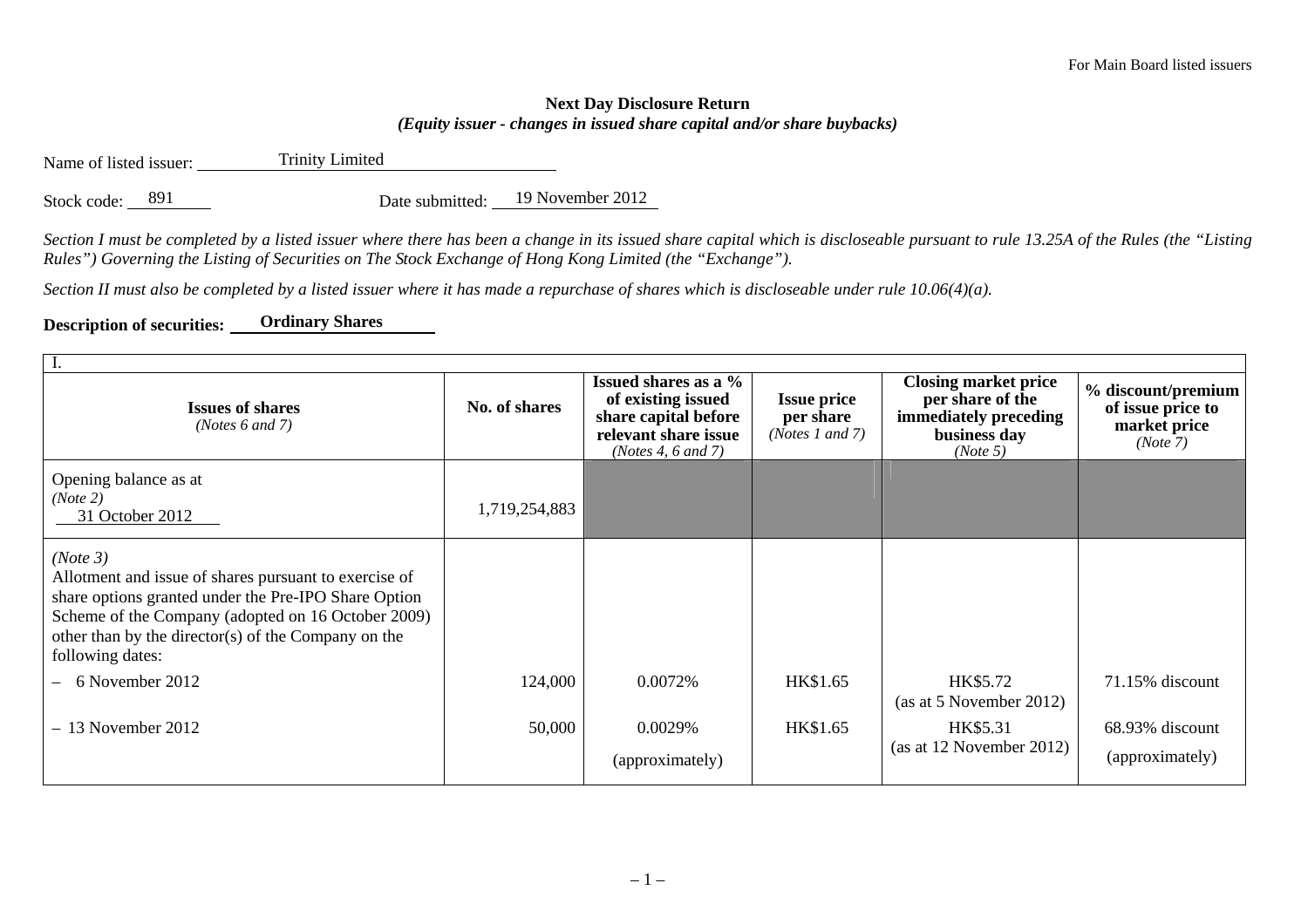For Main Board listed issuers

| Allotment and issue of shares pursuant to exercise of<br>share options granted under the Share Option Scheme<br>of the Company (adopted on 16 October 2009) other<br>than by the director(s) of the Company on the<br>following dates: |               |                            |          |                                      |                                    |
|----------------------------------------------------------------------------------------------------------------------------------------------------------------------------------------------------------------------------------------|---------------|----------------------------|----------|--------------------------------------|------------------------------------|
| 6 November 2012                                                                                                                                                                                                                        | 178,000       | 0.0104%                    | HK\$2.45 | HK\$5.72<br>(as at 5 November 2012)  | 57.17% discount                    |
| $-13$ November 2012                                                                                                                                                                                                                    | 60,000        | 0.0035%<br>(approximately) | HK\$2.45 | HK\$5.31<br>(as at 12 November 2012) | 53.86% discount<br>(approximately) |
| Allotment and issue of shares on 19 November 2012<br>pursuant to exercise of share options granted under the<br>Share Option Scheme of the Company (adopted on<br>16 October 2009) by the director(s) of the Company                   | 700,000       | 0.0407%<br>(approximately) | HK\$2.45 | HK\$5.39<br>(as at 16 November 2012) | 54.55% discount<br>(approximately) |
| Share repurchases                                                                                                                                                                                                                      | N/A           | N/A                        |          |                                      |                                    |
| Closing balance as at<br>(Note 8)<br>19 November 2012                                                                                                                                                                                  | 1,720,366,883 |                            |          |                                      |                                    |

*Notes to Section I:* 

- *1. Where shares have been issued at more than one issue price per share, a weighted average issue price per share should be given.*
- *2. Please insert the closing balance date of the last Next Day Disclosure Return published pursuant to rule 13.25A or Monthly Return pursuant to rule 13.25B, whichever is the later.*
- *3. Please set out all changes in issued share capital requiring disclosure pursuant to rule 13.25A together with the relevant dates of issue. Each category will need to be disclosed individually*  with sufficient information to enable the user to identify the relevant category in the listed issuer's Monthly Return. For example, multiple issues of shares as a result of multiple exercises of *share options under the same share option scheme or of multiple conversions under the same convertible note must be aggregated and disclosed as one category. However, if the issues resulted from exercises of share options under 2 share option schemes or conversions of 2 convertible notes, these must be disclosed as 2 separate categories.*
- *4. The percentage change in the listed issuer's issued share capital is to be calculated by reference to the listed issuer's total issued share capital (excluding for such purpose any shares repurchased or redeemed but not yet cancelled) as it was immediately before the earliest relevant event which has not been disclosed in a Monthly Return or Next Day Disclosure Return.*
- *5. Where trading in the shares of the listed issuer has been suspended, "closing market price per share of the immediately preceding business day" should be construed as "closing market price per share of the business day on which the shares were last traded".*
- *6. In the context of a repurchase of shares:* 
	- $\blacksquare$ *"issues of shares" should be construed as "repurchases of shares"; and*
	- $\blacksquare$  *"issued shares as a % of existing issued share capital before relevant share issue" should be construed as "repurchased shares as a % of existing issued share capital before relevant share repurchase".*